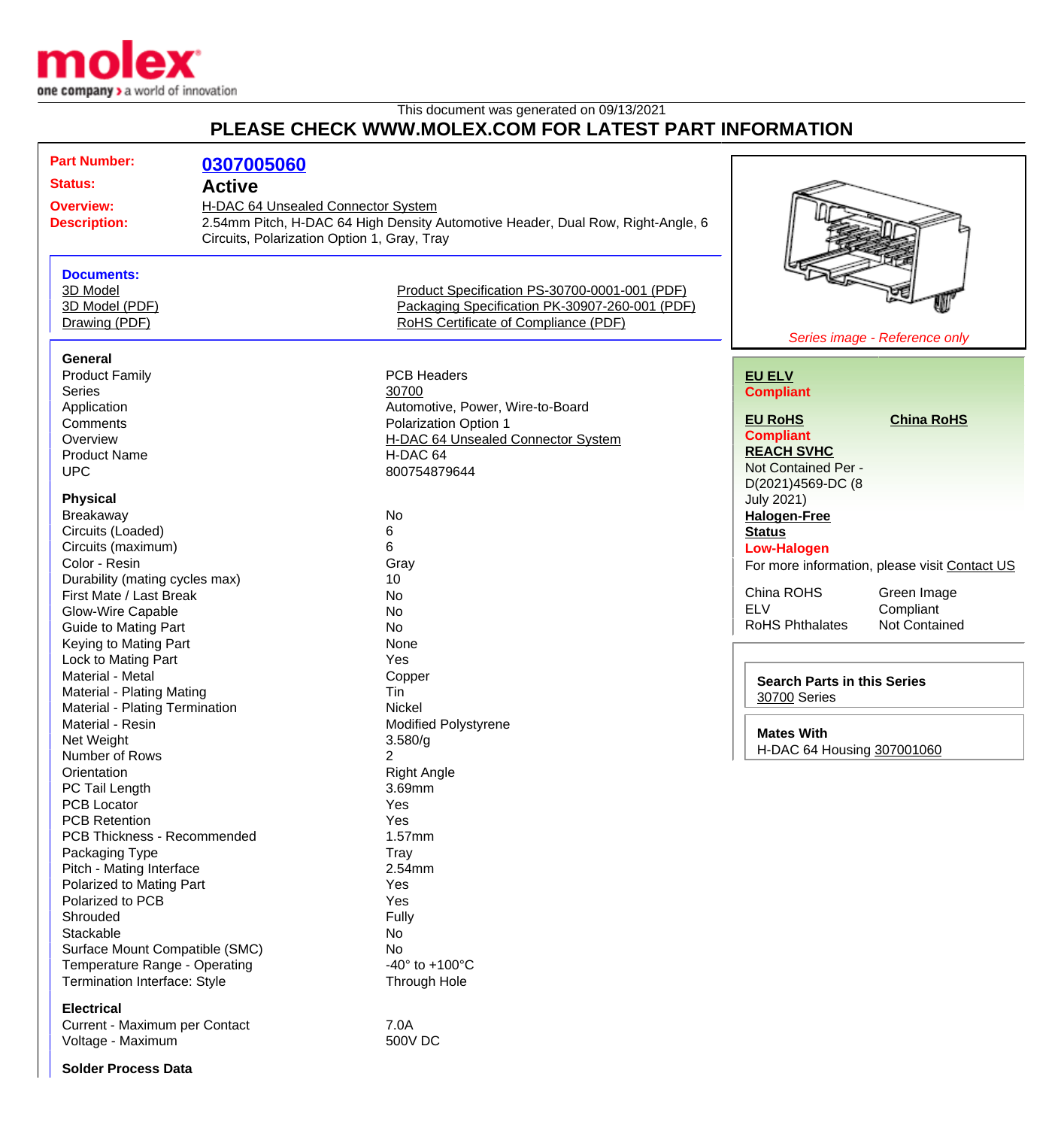Duration at Max. Process Temperature (seconds) 040 Lead-freeProcess Capability SMC&WAVE Max. Cycles at Max. Process Temperature 003<br>Process Temperature max. C 260 Process Temperature max. C

## **Material Info**

**Reference - Drawing Numbers** Packaging Specification PK-30907-260-001 Product Specification PS-30700-0001-001 Sales Drawing 3D-30700-520-001

This document was generated on 09/13/2021 **PLEASE CHECK WWW.MOLEX.COM FOR LATEST PART INFORMATION**